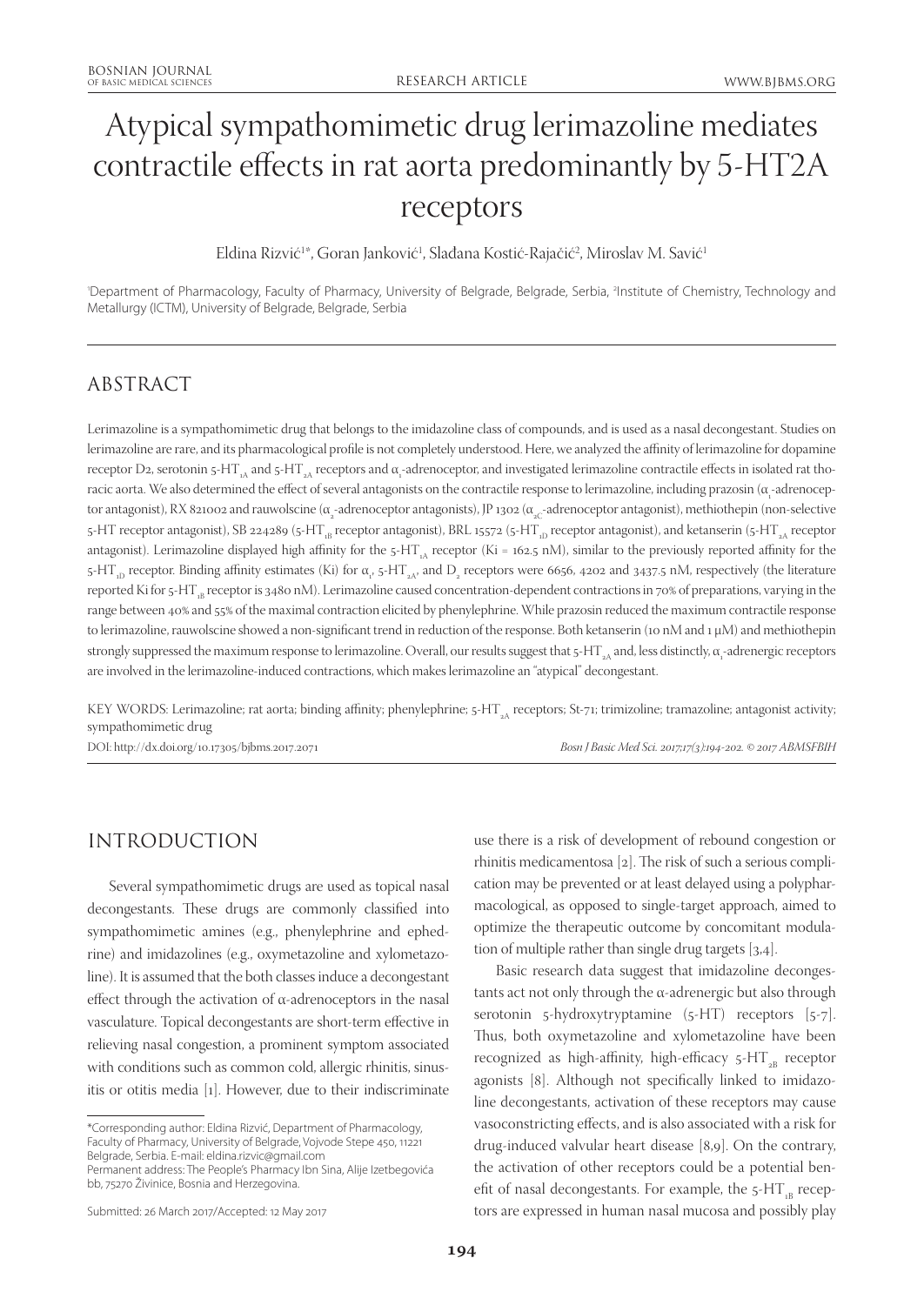a role in the regulation of nasal airway resistance and nasal secretion [10].

Lerimazoline is the international nonproprietary name recently adopted for  $2-[2,4,6-$ trimethylphenyl)methyl]-4,5-dihydro-1H-imidazole, a congener of oxymetazoline and xylometazoline, originally patented in 1963 [11,12]. In combination with phenylephrine, this sympathomimetic drug of the imidazoline class, has been used as a nasal decongestant for decades in several countries, in the concentration of 2.1 × 10<sup>-6</sup> M for children and 6.3 × 10<sup>-6</sup> M for adults [13]. However, the primary research studies on this compound, reported earlier as St-71, trimizoline or trimazoline, are scarce [14-17] and its pharmacological profile is not completely understood. While lerimazoline has a substantial affinity for the 5-HT<sub>1D</sub> and much lower affinity for  $5$ -HT<sub>1B</sub> receptors (Ki values 72 versus 3480 nM) [6], its affinity for other 5-HT or α-adrenergic receptors has not been specifically examined. Importantly, Law et al. [6] evaluated lerimazoline for contractile activity in the rings of rabbit saphenous vein and found that it induces contractions in an α-adrenoceptor - and prostaglandin-independent manner [6].

Here, we analyzed the affinity of lerimazoline for the dopamine receptor D2, 5-HT<sub>1A</sub> and 5-HT<sub>2A</sub> receptors and α1-adrenoceptor, and investigated lerimazoline contractile effects in isolated rat thoracic aorta [18,19]. We also determined the effect of eight antagonists on the contractile response to lerimazoline.

## MATERIALS AND METHODS

#### Membrane preparation, radioligand binding assays, and data analysis

Specific binding affinities were determined as described previously [20] by measuring the extent of displacement of [3H] labelled specific ligands, purchased from Perkin Elmer LAS GmbH, (Rodgau, Germany). A range of concentrations (10–4 to 10–10 M) of [3H] Spiperone [specific activity (spec. act.) 73.36 Ci mmol–1], 8-Hydroxy-[3H] DPAT (spec. act.142 Ci mmol–1), [3H] Ketanserin (spec. act. 47.3 Ci mmol–1) and [3H] Prazosin (spec. act. 81.7 Ci mmol<sup>-1</sup>) were used to label the D2, 5-HT<sub>1A</sub>, 5-HT<sub>2A</sub> and α<sub>1</sub>-adrenoceptor, respectively, from rat striatal or cortical synaptosomes. Nonspecific binding was measured in the presence of 10  $\mu$ M of spiperone (D2), 10 μM of buspirone (5-HT<sub>1A</sub>), 10 μM of ketanserin (5-HT<sub>2A</sub>), and 10  $\mu$ M of prazosin ( $\alpha$ <sub>1</sub>). The tubes (0.4 ml total volume of the incubation mixture for D2 receptor and 0.2 ml total volume of the incubation mixture for 5HT<sub>1A</sub>, 5-HT<sub>2A</sub>, and  $\alpha_{\text{\tiny{1}}}$ -adrenergic receptor) were incubated for 10 minutes at 37°C, and the reaction was terminated by vacuum filtration through Whatman GF/C filters. The filters were washed two times with 5.0 ml ice-cold incubation buffer. Retained radioactivity

was measured by introducing dry filters and 4 ml of toluene-based scintillation liquid and counting in a LKB Wallac 1219 RackBeta Flexi-Vial Spectral Liquid Scintillation Counter (EG&G Wallac, Turku, Finland). Competition binding curves were constructed and analyzed by GraphPad Prism v. 4.0 (GraphPad Software, Inc., San Diego, CA, USA).

#### Chemicals and drugs

Lerimazoline hydrochloride and phenylephrine hydrochloride were kindly donated from Zdravlje Actavis, Leskovac, Serbia. SB 224289 (5-HT $_{\text{B}}$  receptor antagonist), BRL 15572 (5-HT<sub>JD</sub> receptor antagonist) and RX 821002 hydrochloride (α $_{2}$ -adrenoceptor antagonist) were purchased from Tocris (Bristol, UK). Ketanserin tartrate (5-HT<sub>3</sub>A receptor antagonist), methiothepin hydrochloride (non-selective 5-HT receptor  $\alpha_{\text{a}}$ antagonist), prazosin hydrochloride ( $\alpha_{\text{a}}$ -adrenoceptor antagonist), rauwolscine hydrochloride (α<sub>2</sub>-adrenoceptor antagonist) and JP 1302 hydrochloride ( $\alpha_{c}$ -adrenoceptor antagonist) were purchased from Sigma Aldrich (St. Louis, MO, USA).

All ligands, except SB 224289, BRL 15572 and JP 1302, were prepared as concentrated stock solutions in distilled water before diluting to final volume, and stored at 4°C during the experiment. SB 224289, BRL 15572 and JP 1302 were initially dissolved in 1% dimethyl sulfoxide (DMSO) and subsequent dilutions were carried out in distilled water. Drug concentrations are described as final molar concentrations (mol/liter) in the tissue bath. At the volumes used, none of the vehicles showed pharmacological activity in the blood vessels.

#### Experimental animals

Adult male Wistar rats weighing 250-400 g were obtained from Military Farm, Belgrade, Serbia. All experimental procedures were approved by the Ethical Commission on Animal Experimentation of the Faculty of Pharmacy in Belgrade and were carried out in accordance with the EEC Directive 86/609. Rats were housed in clean transparent plastic cages with free access to tap water and pelleted food, and kept in a conventional animal facility at a temperature of  $22 \pm 1$ °C, relative humidity of 40-70% and the 12 hours light period, with lights on from 06:00.

#### Preparation of the rat aortic rings

Male Wistar rats were euthanized with carbon dioxide  $(CO_2)$  and the thoracic aortas were isolated. Tissues were placed thereafter in Petri dishes containing modified Krebs bicarbonate buffer, cleared of adhering fat and connective tissue, and cut into cylindrical segments with a length of  $\sim$  2-3 mm. In a number of vessel preparations, the endothelial cell layer was removed by gently rubbing the luminal surface of the ring. The prepared aortic rings were then placed in an organ bath containing 25 ml of Krebs-Ringer bicarbonate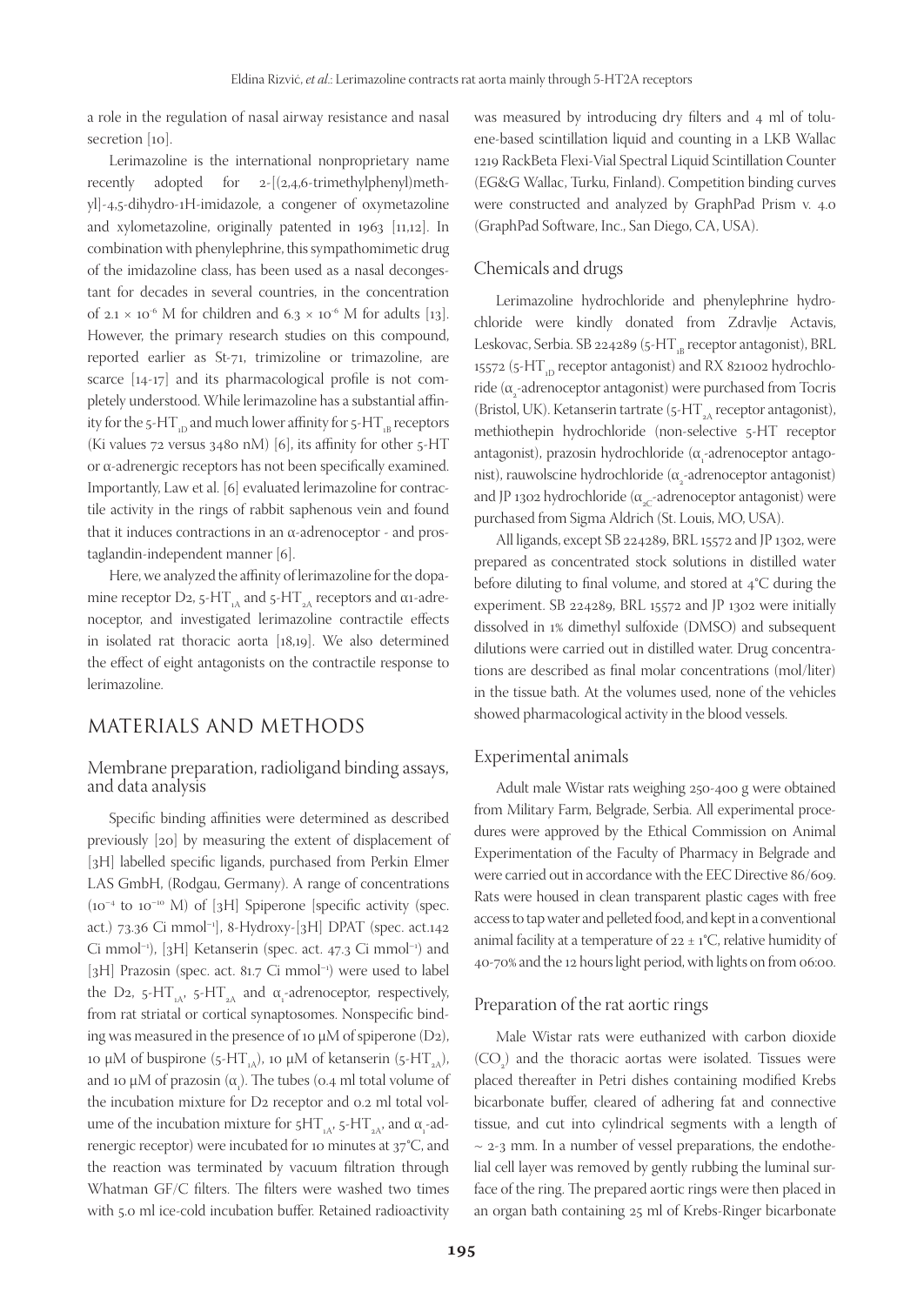buffer consisting of 118.3 mM NaCl, 4.7 mM KCl, 2.5 mM CaCl<sub>2</sub>, 1.2 mM  $MgSO<sub>4</sub> \times 7H<sub>2</sub>O$ , 25 mM NaHCO<sub>3</sub>, 1.2 mM  $\rm KH_{_2}PO_{_4}$  and 11 mM glucose, maintained at 37°C, pH 7.4, continuously bubbled with 95%  $\mathrm{O}_2^{}$  and 5%  $\mathrm{CO}_2^{}$ .

Two stainless steel triangles were placed through the lumen of the aortic rings, one was connected to the tissue chamber and the other to the MLT0201 force displacement transducer (Panlab, Spain). The signal was digitized using the Powerlab/4SP data acquisition system (ADInstruments, Castle Hill, Australia) and changes in isometric tension were recorded with LabChart 6 Pro software (AD Instruments).

Segments were allowed to equilibrate for 1 hour in Krebs bicarbonate buffer solution, and the solution was replaced every 10 minutes to prevent the accumulation of metabolic end products. During the next 10 minutes, each aortic ring was stretched progressively to a length optimal for maximal isometric contraction (2 g, as determined in preliminary experiments). Additionally, the rings were allowed to equilibrate for 30-40 minutes before commencing the experiment.

#### Experimental protocols

In the first series of experiments, endothelial integrity was examined by inducing the contraction of the rat aorta with phenylephrine (10<sup>-4</sup> M) followed by the addition of acetylcholine ( $10^{-5}$  M). A preparation was considered to have endothelium when the relaxation evoked by acetylcholine was at least 70%. Thereafter, cumulative concentration-response curves (CCRCs) to lerimazoline (concentration range:  $10^{-7}$ - $3 \times 10^{-4}$  M) were obtained in the rings, previously equilibrated to the basal tone. CCRCs were generated by increasing the concentration of lerimazoline in half-log increments, once the constriction to the previous concentration had stabilized [21,22]. After a wash out period of 30 minutes, the entire procedure has been replicated to confirm that repeated exposure of aortic rings to lerimazoline in the absence of any antagonist evoked similar constrictor responses (data not shown).

In the second series of experiments, each equilibrated rat aorta was first constricted by incremental concentrations of lerimazoline (10<sup>-7</sup>-3  $\times$  10<sup>-4</sup> M). After a wash out period of 30 minutes during which Krebs-Ringer Bicarbonate Buffer (KRB) buffer was replaced every 10 minutes and the rings returned to the baseline tension, SB 224289  $(10^{-6}$  M), BRL 15572 (10<sup>-6</sup> M), ketanserin tartrate (10<sup>-8</sup> and 10<sup>-6</sup> M), prazosin hydrochloride  $(3 \times 10^{-7} \text{ M})$ , RX 821002  $(3 \times 10^{-9} \text{ M})$ , rauwolscine hydrochloride (10-7 M) or JP 1302 (10-5 M) were added to the bath and incubated for 20 minutes, before obtaining the CCRCs to lerimazoline in the presence of the respective antagonist. At the end of each experiment, the aortic rings were additionally equilibrated for 30 minutes to the resting tension and finally contracted with phenylephrine (10<sup>-4</sup> M).

The strength of constriction was expressed as a percentage of the maximum tension induced by lerimazoline compared to that induced by phenylephrine  $(10^{-4} M)$ . Each segment of the rat aorta was used only for one experimental protocol.

#### Statistical analysis

Lerimazoline-evoked contractile responses were expressed as mean ± standard error of the mean (SEM) for number (n) of observations, where n equals the number of animals from which aortic rings were isolated. Contraction in each tissue was reported as a percentage of control response to phenylephrine  $(10^{-4} M)$ . The potency of the agonist was measured in terms of  $EC_{50}$  for each curve (the given concentration of lerimazoline was required to produce 50% of the calculated maximum response for the agonist) and presented as  $\textrm{pEC}_{_{\textrm{50}}}$  (the negative  $\textrm{log}_{_{\textrm{10}}}$  of the  $\textrm{EC}_{_{\textrm{c}\mathrm{o}}}$  value) by using software LabChart 7 (ADInstruments). Antagonist potency was expressed as an apparent pKb value calculated according to the following equation:

 $pKb = log(DR-1) - log[B],$ 

where DR is the ratio of the mean  $EC_{50}$  value in the presence of the antagonist to the mean  $EC_{50}$  value in the absence of the antagonist; B is the molar concentration of the antagonist tested.

Statistical analysis of CCRCs was performed by unpaired Student's *t* Test when comparing two groups, or by analysis of variance (ANOVA) followed by the Student-Newman-Keuls post hoc test in the case of three or more groups. In all cases, a *p* value less than 0.05 was considered statistically significant. Using SigmaPlot 11 (Systat Software Inc., Richmond, USA) software, a linear regression analysis of published pooled binding data for the analyzed antagonists of α-adrenergic and serotonergic receptors in humans (or if available in the rat) and our pKb values was conducted [23-25]. At least three pairs of valid data were necessary to generate correlation for a given receptor subtype; if an antagonist acted as a full agonist on a secondary receptor, the data were not included into the analysis.

### RESULTS

#### Binding study

Binding affinities (Ki) of lerimazoline for four examined receptor types (D2, 5-HT<sub>1A</sub>, 5-HT<sub>2A</sub>, and α<sub>1</sub>-adrenoceptor) are presented in Table 1. Among these receptors, lerimazoline displayed the highest submicromolar affinity for the  $5-HT<sub>A</sub>$ receptor.

#### Vascular effects of lerimazoline

Lerimazoline caused concentration-dependent contractions of rat aorta rings in approximately 70% of tested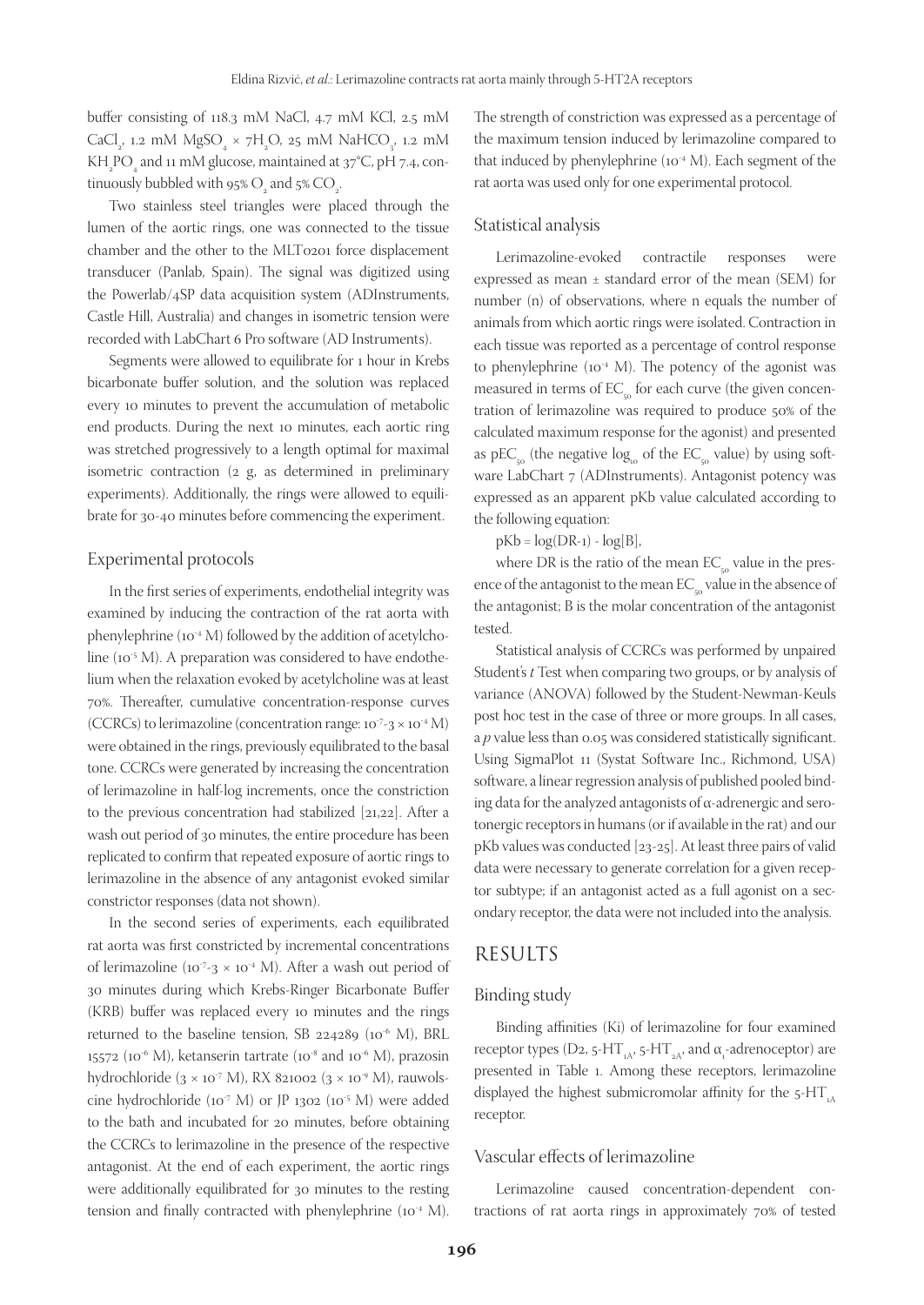**TABLE 1.** Binding affinities of lerimazoline to different receptors. For convenience, the published data for lerimazoline at serotonin 5-HT<sub>1D</sub> and 5-HT<sub>1B</sub> receptors [6] were also reproduced (designated with an asterisk)

| Receptor                 | $Ki±SEM$ (nM)  |
|--------------------------|----------------|
| Dopamine D <sub>2</sub>  | 3437.5±138.9   |
| Serotonin 5- $HT_{1A}$   | $162.5 + 4.5$  |
| Serotonin 5- $HT_{2A}$   | $4202+78$      |
| $\alpha$ ,-adrenoceptor  | $6656 \pm 149$ |
| Serotonin 5- $HT_{1D}$ * | $72+12$        |
| Serotonin 5- $HT_{1p}$ * | 3480±1690      |

\*Published in Law et al. [6]; SEM: Standard error of the mean

preparations, in the concentration range  $3 \times 10^{-6}$ - $3 \times 10^{-4}$  M; in the rest of aorta preparations, the response was either weak (less than 15% of the maximal effect elicited by phenylephrine) or absent. The results obtained from all 75 aorta preparations (one piece of each aorta from 75 different animals) that responded to lerimazoline, irrespective of the presence of endothelium, are given in Table 2. When vasoactive, lerimazoline produced mean maximal contractions varying in the range between 40% and 55% of the contractions elicited by 10<sup>-4</sup> M phenylephrine  $(E_{\text{max}}: 45.08 \pm 1.18\%$  of 10<sup>-4</sup> phenylephrine maximal contraction;  $pEC_{\text{eq}}$  4.30, n = 75; the  $pEC_{\text{eq}}$ of phenylephrine was 5.77). Thus, lerimazoline appear to be a less potent and less effective contractile agent compared to phenylephrine. The effect of lerimazoline was not dependent on the endothelium, i.e., there was no statistical difference between the results obtained in the rat aortas with and without the endothelium (Figure 1). Noticeably, the concentration response curves to lerimazoline showed that the receptors were not saturated at  $3 \times 10^{-4}$  M. However, a number of experiments using additional concentrations ( $1 \times 10^{-3}$  and  $3 \times 10^{-3}$ ) M) revealed that the concentration response curve to lerimazoline cannot reach the plateau phase (due to a decrease tendency of the contractile response; data not shown) and thus the maximal contraction to lerimazoline was set at  $3 \times 10^{-4}$  M.

#### Contractile effects of lerimazoline in the absence and presence of α-adrenoceptor antagonists

To examine the involvement of noradrenergic  $(\alpha_{1}$  and  $\alpha_{_2}$ -adrenoceptor) and serotonergic systems in lerimazoline-induced contraction, selective α-adrenoceptor and serotonergic antagonists were used in the rat aortas (Table 3).

Prazosin (o.3 μM), an α<sub>1</sub>-adrenoceptor antagonist, significantly reduced the maximum contractile response to lerimazoline  $(E_{\text{max}}: 44.83 \pm 3.28\%)$  in the absence versus 27.83  $\pm$  5.32% in the presence of prazosin,  $p < 0.05$ , Figure 2A; n = 15). Although prazosin caused a rightward shift in the concentration-response curve to lerimazoline, we were not able to calculate the pKb value because DR was less than 1.

RX 821002 (30 nM, pKb = 8.19), an  $\alpha_{2}$ -adrenoceptor antagonist, did not affect significantly the contractile response to

**TABLE 2.** Effects of lerimazoline on the constriction of rat thoracic aorta

| Lerimazoline (M)   | Constriction (%) |  |  |  |
|--------------------|------------------|--|--|--|
| $1 \times 10^{-7}$ | $-3.07 \pm 0.38$ |  |  |  |
| $3 \times 10^{-7}$ | $-1.70\pm0.49$   |  |  |  |
| $1 \times 10^{-6}$ | $-0.86 \pm 0.56$ |  |  |  |
| $3\times10^{-6}$   | $1.68 \pm 0.73$  |  |  |  |
| $1 \times 10^{-5}$ | $5.69 \pm 0.93$  |  |  |  |
| $3 \times 10^{-5}$ | $16.42 + 1.25$   |  |  |  |
| $1 \times 10^{-4}$ | 29.80+1.34       |  |  |  |
| $3 \times 10^{-4}$ | $45.08 \pm 1.18$ |  |  |  |

The strength of constriction is expressed as a percentage of the maximum tension induced by lermazoline compared to that induced by 10<sup>−</sup><sup>4</sup> M phenylephrine. Data are expressed as mean±standard error of the mean (SFM), n=75

**TABLE 3.** Effect of prazosin, RX 821002, rauwolscine, JP 1302, ketanserin, methiothepin, SB 224289, and BRL 15572 on the contractions of rat thoracic aorta induced by lerimazoline

| Drug                | $pEC_{50}$      | n  | Concentration $(\mu M)$ |
|---------------------|-----------------|----|-------------------------|
| PRAZOSIN            |                 |    |                         |
| Untreated           | $3.93 \pm 0.09$ | 15 | 0.3                     |
| Treated             | $4.01 \pm 0.24$ |    |                         |
| RX 821002           |                 |    |                         |
| Untreated           | $3.91 \pm 0.26$ | 12 | 0.03                    |
| Treated             | $3.15 \pm 0.27$ |    |                         |
| PRAZOSIN+RX 821002  |                 |    |                         |
| Untreated           | $3.45 \pm 0.16$ | 8  | 0.3                     |
| Treated             | $3.51 \pm 0.37$ |    | 0.03                    |
| JP 1302             |                 |    |                         |
| Untreated           | $4.07 \pm 0.11$ | 9  | 1                       |
| Treated             | $3.98 \pm 0.35$ |    |                         |
| <b>RAUWOLSCINE</b>  |                 |    |                         |
| Untreated           | $4.13 \pm 0.13$ | 10 | 0.1                     |
| Treated             | $3.69 \pm 0.11$ |    |                         |
| <b>METHIOTHEPIN</b> |                 |    |                         |
| Untreated           | $4.30 \pm 0.13$ | 9  | 0.3                     |
| Treated             | $3.99 \pm 0.34$ |    |                         |
| <b>BRL 15572</b>    |                 |    |                         |
| Untreated           | $3.85 \pm 0.14$ | 12 | 1                       |
| Treated             | $3.77 \pm 0.21$ |    |                         |
| SB 224289           |                 |    |                         |
| Untreated           | $4.24 \pm 0.08$ | 10 | 1                       |
| Treated             | $3.98 \pm 0.08$ |    |                         |
| <b>KETANSERIN</b>   |                 |    |                         |
| Untreated           | $4.42 \pm 0.24$ | 9  | 1                       |
| Treated             | $3.80 \pm 0.27$ |    |                         |
| <b>KETANSERIN</b>   |                 |    |                         |
| Untreated           | $4.02 \pm 0.31$ | 7  | 0.01                    |
| Treated             | $3.89 \pm 0.38$ |    |                         |
|                     |                 |    |                         |

Values are expressed as mean $\pm$ standard error of the mean (SEM); pEC<sub> $_{cr}$ </sub> is the negative log of lerimazoline concentrations inducing 50% of the maximum contractile response

lerimazoline  $(E_{\text{max}}: 40.92 \pm 3.65\%$  in the absence versus  $35.45 \pm 6.31\%$ in the presence of RX 821002,  $p > 0.05$ , Figure 2B; n = 12).

An additional set of experiments was carried out with a combination of prazosin  $(o.3 \mu M)$  and RX 821002  $(30 \mu M)$ nM). The combination of two drugs reduced the maximum response to lerimazoline to similar extent as prazosin  $(E_{\text{max}})$ .  $48.72 \pm 4.86\%$  in the absence versus  $28.81 \pm 6.80\%$  in the presence of prazosin and RX 821002,  $p < 0.05$ , Figure 2C; n = 8). As in the former analysis, we were not able to calculate the pKb value (pEC<sub>50</sub> value for lerimazoline was  $3.45 \pm 0.16$ , while for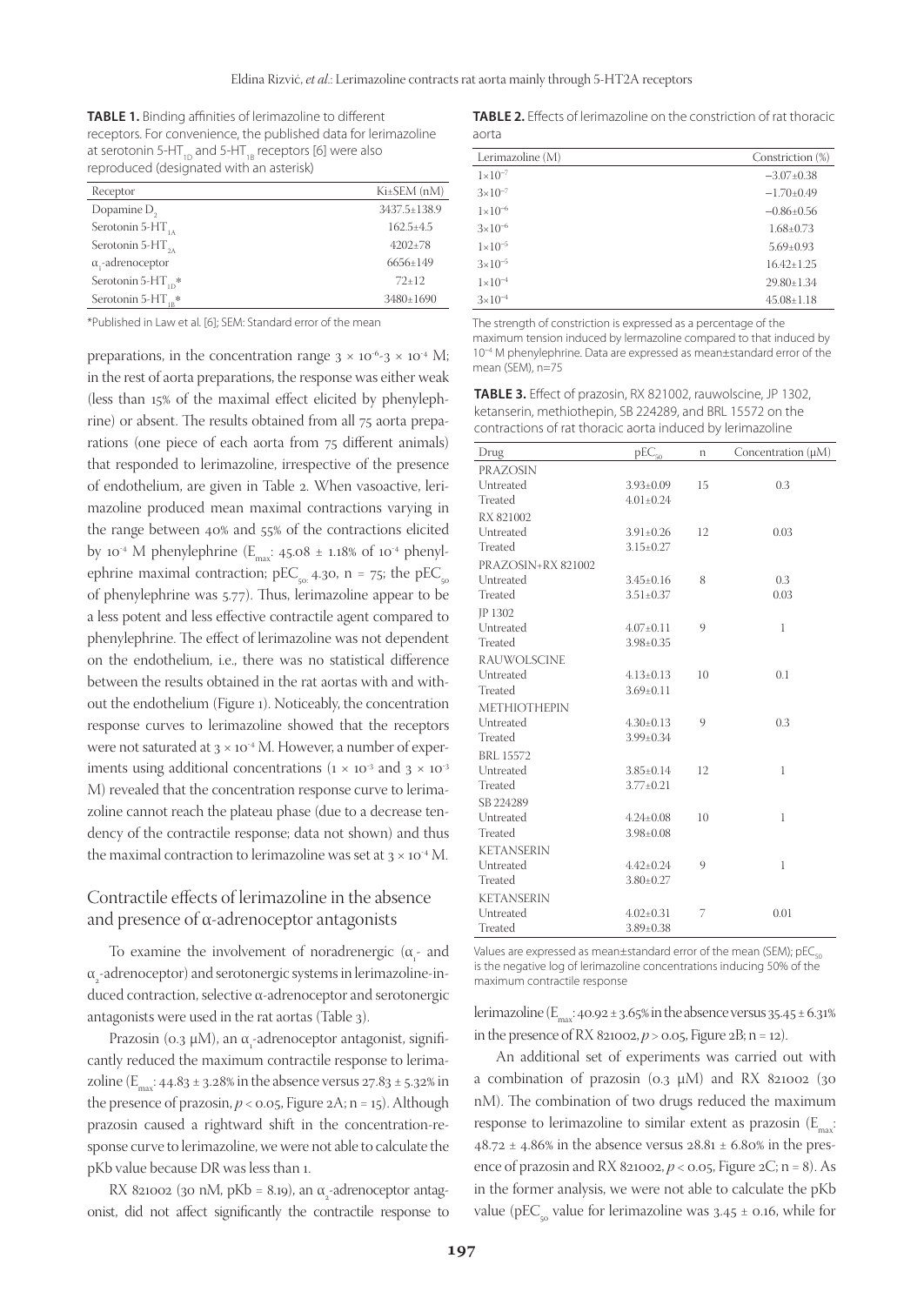the combination of prazosin and RX 821002 it was  $3.51 \pm 0.37$ ;  $p > 0.05$ ).

Next, we examined the effect of the nonselective  $\alpha_{_2}$ -adrenoceptor antagonist rauwolscine and  $\alpha_{c}$ -adrenoceptor antagonist JP 1302 on the isolated rat aorta. While JP 1302 (1 µM; pKb = 5.4) did not significantly affect the lerimazoline-induced contraction ( $E_{\text{max}}$ : 37.85 ± 4.03% in the absence versus 36.39 ± 5.23%



**FIGURE 1**. Concentration-response curves for phenylephrine  $(n=12)$  and lerimazoline ( $n=38$ ) in the rat aorta with and without endothelium. Values are expressed as mean±standard error of the mean (SEM). The strength of constriction is expressed as a percentage of the maximum tension induced by lerimazoline to that induced by 10<sup>-4</sup> M phenylephrine. The removal of the endothelium did not affect the contraction induced by lerimazoline.

in the presence of IP 1302; Figure 3B;  $n = 9$ ), rauwolscine (0.1)  $\mu$ M; pKb = 7.23) caused a rightward shift in the concentration-response curve to lerimazoline, but the result was not significant ( $38.82 \pm 3.98$  in the absence versus  $27.66 \pm 4.14\%$  in the presence of rauwolscine,  $p = 0.067$ , Figure 3A; n = 10).

## Contractile effects of lerimazoline in the absence and presence of serotonergic antagonists

Methiothepin (a non-selective serotonergic antagonist, 30 nM; pKb = 7.53) strongly suppressed the maximum response to lerimazoline  $[E_{\text{max}}: 46.26 \pm 6.06\%]$  in the absence versus 14.58  $\pm$  5.57% in the presence of methiothepin,  $p <$  0.01] (Figure 4).

The effects of the selective  $5-HT_{B}$ ,  $5-HT_{D}$ , and  $5-HT_{2A}$ antagonists are shown in Figure  $5.5$ -HT<sub>1D</sub> antagonist BRL 15572 did not block the response to lerimazoline at 1 µM (pKb = 5.28; E<sub>max</sub>: 43.63 ± 3.58% in the absence versus 33.73 ± 7.02% in the presence of BRL 15572, *p* > 0.05, Figure 5A; n = 12), similarly, the maximum contractile response to lerimazoline was not suppressed by  $5-HT_{B}$  antagonist SB 224289 at 1 µM (pKb = 5.92; E<sub>max</sub>: 38.04 ± 3.61% in the absence versus 33.61 ± 6.12% in the presence of SB 224289,  $p > 0.05$ , Figure 5B; n = 10).

Since the rat thoracic aorta is an established model for  $5$ -HT<sub>2A</sub> receptor-mediated contraction [26], we examined the effect of ketanserin at two concentrations: 10 nM (pKb = 7.53) and 1  $\mu$ M (pKb = 6.51). At 1  $\mu$ M concentration, ketanserin



**FIGURE 2.** Effects of (A) α<sub>1</sub>-adrenoceptor antagonist prazosin (0.3 μM, n=15), (B) α<sub>2</sub>-adrenoceptor antagonist RX 821002 (30 nM, n=12) and (C) the combination of prazosin and RX 821002 (n=9) on lerimazoline-induced contraction in the rat aorta. The points represent mean±standard error of the mean (SEM). The strength of constriction is expressed as a percentage of the maximum tension induced by lerimazoline to that induced by 10<sup>-4</sup> M phenylephrine. The effects of the antagonist(s) on the lerimazoline-induced constrictions were compared with the control ( $p$ <0.05, Student's t-test).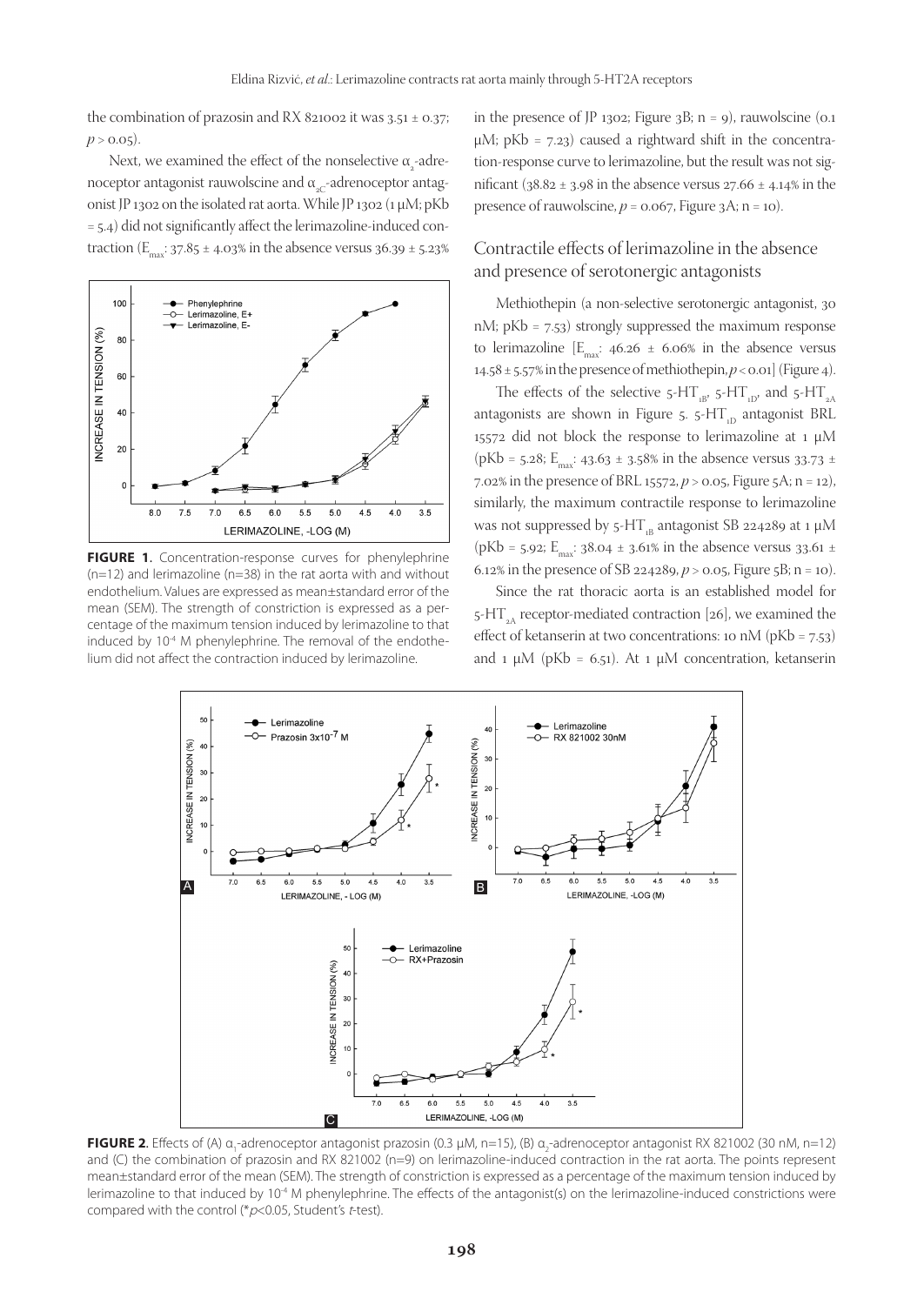

**FIGURE 3.** Effects of (A) non-selective α<sub>2</sub>-adrenoceptor antagonist rauwolscine (0.1 μM, n=10) and (B) α<sub>2C</sub>-adrenoceptor antagonist JP 1302 (1 µM, n=9) on the lerimazoline-induced contractions in the rat aorta. The points represent mean±standard error of the mean (SEM). The strength of constriction is expressed as a percentage of the maximum tension induced by lerimazoline to that induced by 10<sup>-4</sup> M phenylephrine. The effects of the antagonist on the lerimazoline-induced constrictions were compared with the control (\*p<0.05, Student's t-test).



**FIGURE 4**. Effects of non-selective 5-HT-receptor antagonist methiothepin at the concentration of 0.3 µM (n=9) on the lerimazoline-induced contractions in the rat aorta. The points represent mean±standard error of the mean (SEM). The strength of constriction is expressed as a percentage of the maximum tension induced by lerimazoline to that induced by 10<sup>-4</sup> M phenylephrine. The effects of the antagonist on the lerimazoline-induced constrictions were compared with the control (\* $p$ <0.05, \*\*\* $p$ <0.001, Student's t-test).

significantly inhibited lerimazoline-evoked vasoconstriction [lerimazoline concentrations > 10  $\mu$ M] (Figure 5C; n = 9); the  $E_{\text{max}}$  value was 37.15 ± 4.66% in the absence versus 19.25 ± 5.22% in the presence of 1 µM ketanserin, *p* < 0.05. Similar results were obtained for 10 nM concentration of ketanserin (Figure 5D;  $n = 7$ ); the  $E_{\text{max}}$  value was 47.15  $\pm$  3.14% in the absence versus 19.07 ± 6.90% in the presence of 10 nM ketanserin, *p* < 0.01.

## Correlation analysis with Ki values from the literature

Three or more pairs of valid data, necessary to determine linear correlation between Ki (literature data given in Table 4) and calculated pKb values were found for the four receptor subtypes; the analysis for  $5-HT_{1D}$  and  $5-HT_{2A}$  receptors was performed twice, involving separately the pKb values calculated for ketanserin at 10 nM and 1  $\mu$ M concentration, respectively. A total of 6 correlations were obtained, but only one was statistically significant. For the  $5$ -HT<sub>3A</sub> receptor a high and significant correlation with the literature values was observed only with the pKb value for 10 nM ketanserin ( $r = 0.997$ ,  $n = 3$ ,  $p = 0.049$ ), but not with 1  $\mu$ M of ketanserin (r = 0.729, n = 3, *p* = 0.480). A significant correlation was not observed for the  $\alpha_{2C}$ -adrenoceptor (r = 0.796, n = 3, p = 0.414), 5-HT<sub>1</sub> receptor ( $r = 0.906$ ,  $n = 3$ ,  $p = 0.278$ ), and  $5$ -HT<sub>1D</sub> receptor, when both pKb values of ketanserin were included (for 1 µM of ketanserin r = 0.281, n = 5, *p* = 0.646; for 10 nM of ketanserin r = 0.257,  $n = 5, p = 0.676$ .

## DISCUSSION

Although sympathomimetic properties of lerimazoline are well-known, the exact mechanism of action has been scarcely studied [14-17]. This imidazoline derivative binds with nanomolar affinity to the human 5-HT<sub>1D</sub> receptors (K<sub>i</sub> = 72 nM) and with micromolar affinity to the  $5$ -HT<sub>1B</sub> receptors ( $K$ <sub>i</sub> = 3480 nM) [6]. In cells expressing recombinant  $5-HT_{\text{B}}$  and  $5-HT_{\text{D}}$ receptors lerimazoline markedly suppressed the forskolin-induced increase in cAMP levels, which may be associated with its agonistic effects at both receptor subtypes [6].

Lerimazoline was also evaluated for contractile activity in the rings of rabbit saphenous vein pretreated with prazosin, idazoxan and indomethacin, in order to exclude its possible  $\alpha_{1}$ -,  $\alpha_{2}$ -adrenergic or prostaglandin-mediated effects, respectively. The  $EC_{50}$  of lerimazoline (150 nM) was similar to that of the 5-HT<sub>1B/D</sub> receptor agonist sumatriptan (220 nM) [6]. In another study, treatment with sumatriptan, a  $5-HT_{1D}$  and  $5$ -HT<sub>1B</sub> receptor antagonist, in rabbit saphenous vein implied that contractile action of lerimazoline on this vein is predominantly associated with the activation of  $5-HT_{\text{B}}$  receptors [27].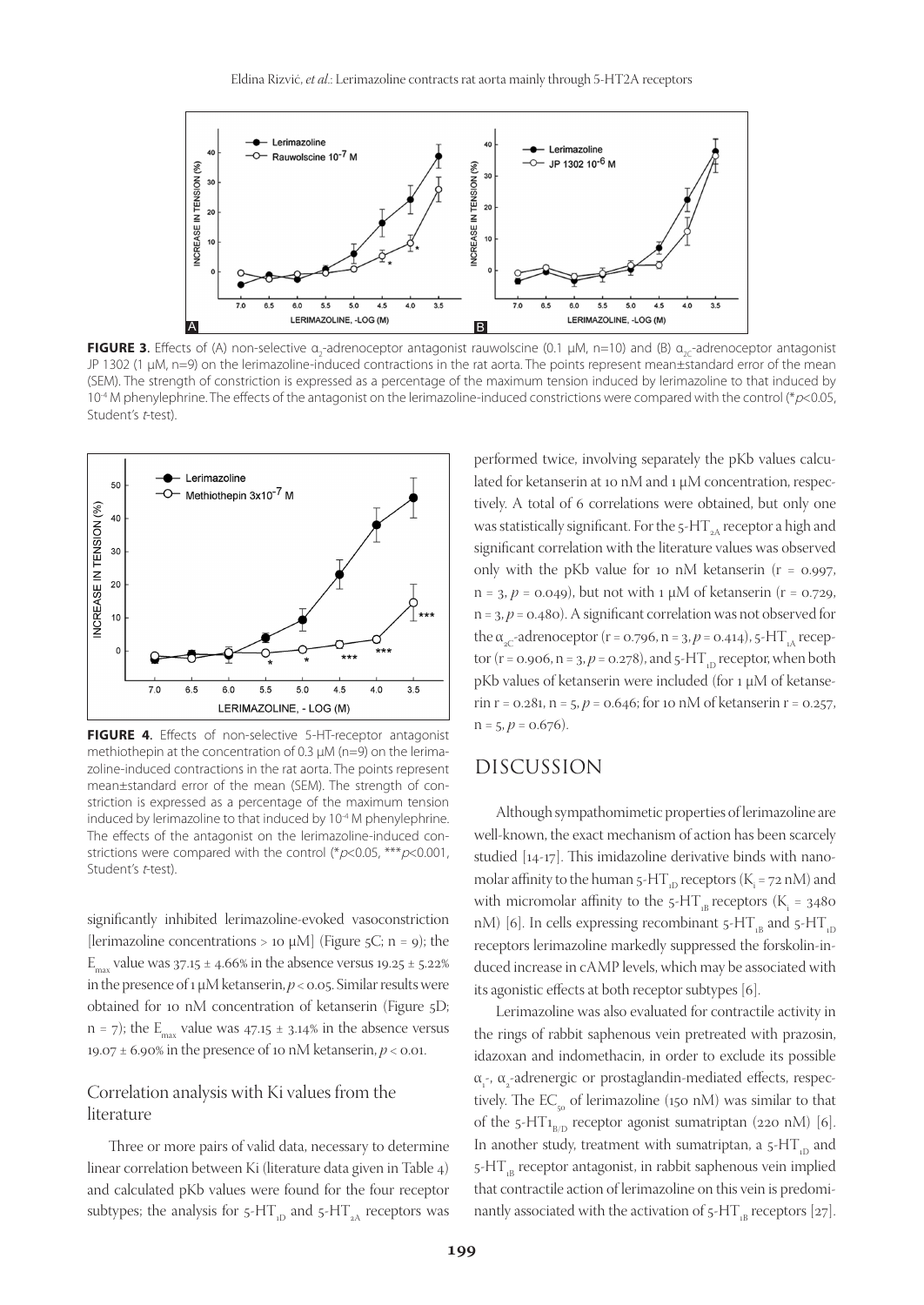

**FIGURE 5.** Effects of selective serotonergic antagonists: (A) 5-HT<sub>1D</sub> antagonist BRL 15572 (1 µM, n=8), (B) 5-HT<sub>1B</sub> antagonist SB 224289 (1  $\mu$ M, n=10), and (C and D) 5HT<sub>2A</sub> antagonist ketanserin (1  $\mu$ M, n=9; 10 nM, n=9) on the lerimazoline-induced contractions in the rat aorta. The points represent mean±standard error of the mean (SEM). The strength of constriction is expressed as a percentage of the maximum tension induced by lerimazoline to that induced by 10<sup>-4</sup> M phenylephrine. The effects of the antagonist on the lerimazoline-induced constrictions were compared with the control (\* $p$ <0.05, \*\* $p$ <0.01; Student's t-test.

**TABLE 4.** Literature data on estimated binding affinities (Ki) of eight antagonists used in the study. The values obtained for linear regression analysis are given in bold

| Receptor                            | PRAZOSIN                 | RX 821002                | JP 1302                  | RAUWOLSCINE              | SB 224289                | <b>BRL 15572</b>         | <b>KETANSERIN</b> | <b>METHIOTHEPIN</b> |
|-------------------------------------|--------------------------|--------------------------|--------------------------|--------------------------|--------------------------|--------------------------|-------------------|---------------------|
| $\alpha_{1}$ -adrenoceptor          | 9.6                      | 8.2                      | ٠                        | ۰                        | ٠                        | $\overline{\phantom{a}}$ | 8.2               |                     |
| $\alpha$ <sub>2</sub> -adrenoceptor | ٠                        | $9.2 - 9.5$              | ٠                        | 8.4                      | ٠                        |                          | $\sim$            |                     |
| $\alpha_{\gamma}$ -adrenoceptor     | $6.7 - 8.0$              | 8.7                      | 7.8                      | 9.1                      | $\overline{\phantom{a}}$ | $\sim$                   |                   | $\sim$              |
| Serotonin 5- $HT_{1A}$              |                          | 24.55                    | $\overline{\phantom{a}}$ |                          | ٠                        | $7.7*$                   |                   | $7.8 - 8.1$         |
| Serotonin 5- $HT_{1R}$              | $\overline{\phantom{a}}$ | ٠                        | $\overline{\phantom{a}}$ | $\overline{\phantom{a}}$ | $8.6*$                   | ٠                        |                   | $7.1 - 8.5*$        |
| Serotonin 5- $HT_{1D}$              | $\sim$                   | ٠                        | $\overline{\phantom{a}}$ | 7.8                      | 6.27                     | 7.9                      | 7.4-7.5           | $7.3 - 8.2*$        |
| Serotonin 5-HT <sub>2A</sub>        |                          | $\overline{\phantom{a}}$ | $\overline{\phantom{a}}$ | $\overline{\phantom{a}}$ | 5.3                      | $6.6**$                  | $8.6 - 9.0$       | 8.5                 |
| Serotonin 5- $HT_{2R}$              | $\sim$                   | $\overline{\phantom{a}}$ | ٠                        | $7.8 - 8.4$              | ٠                        | $\sim$                   | $\sim$            | 8.7-9.2             |
| Serotonin 5-HT $_{\gamma c}$        | ٠                        | $\tilde{\phantom{a}}$    | ٠                        | $\overline{\phantom{a}}$ | $\sim$                   | $\sim$                   | $6.8 - 7.5$       | 8.4*                |
| Serotonin 5-HT.                     |                          | $\tilde{\phantom{a}}$    | ٠                        | $\sim$                   | ٠                        | $\overline{\phantom{a}}$ | $\sim$            | $9.0 - 9.4$         |
|                                     |                          |                          |                          |                          |                          |                          |                   |                     |

\*Inverse agonist on specific type of receptor; \*\*full agonist on specific type of receptor; Data as compiled by The British Pharmacological Society (BPS) and the International Union of Basic and Clinical Pharmacology (IUPHAR). Available from: http://www.guidetopharmacology.org

However, a relatively low affinity of lerimazoline for the  $5$ -HT<sub>1B</sub> receptors in the study of Law et al. [6] does not correspond with this presumption.

In the present study, we selected rat thoracic aorta as a well-validated and widely used experimental model [18,19]. Lerimazoline caused contractions in the range between 40 and 55% of the maximal contraction elicited by  $\alpha$ <sub>1</sub>-adrenoceptor selective antagonist, phenylephrine, in an endothelium-independent manner. The lerimazoline-induced concentration-dependent contractions, found in approximately 70% of tested preparations, could be related to contractile activity of sumatriptan in preparations of some, but not all isolated human mesenteric arteries [28]. In our study, the

binding profile of lerimazoline for the  $\alpha_{1}$ -adrenoceptor and 5-HT receptor subtypes suggests that the  $5$ -HT<sub>1A</sub> and  $5$ -HT<sub>1D</sub> receptors are stimulated first, at concentrations close to 100 nM. However, the contractile action of lerimazoline on the rat aorta started at concentrations close to 10 µM, indicating that some low-affinity binding sites are involved in the contractile response.

In the antagonist studies, we first examined whether the  $\alpha_{i}$ - and  $\alpha_{i}$ -adrenoceptors are included in the contractile responses to lerimazoline. Lerimazoline-induced contractions were not affected by RX 821002, while they were inhibited by prazosin, with the change in the maximum response. To confirm that the  $\alpha_{2}$ -adrenoceptor is not involved in the contractile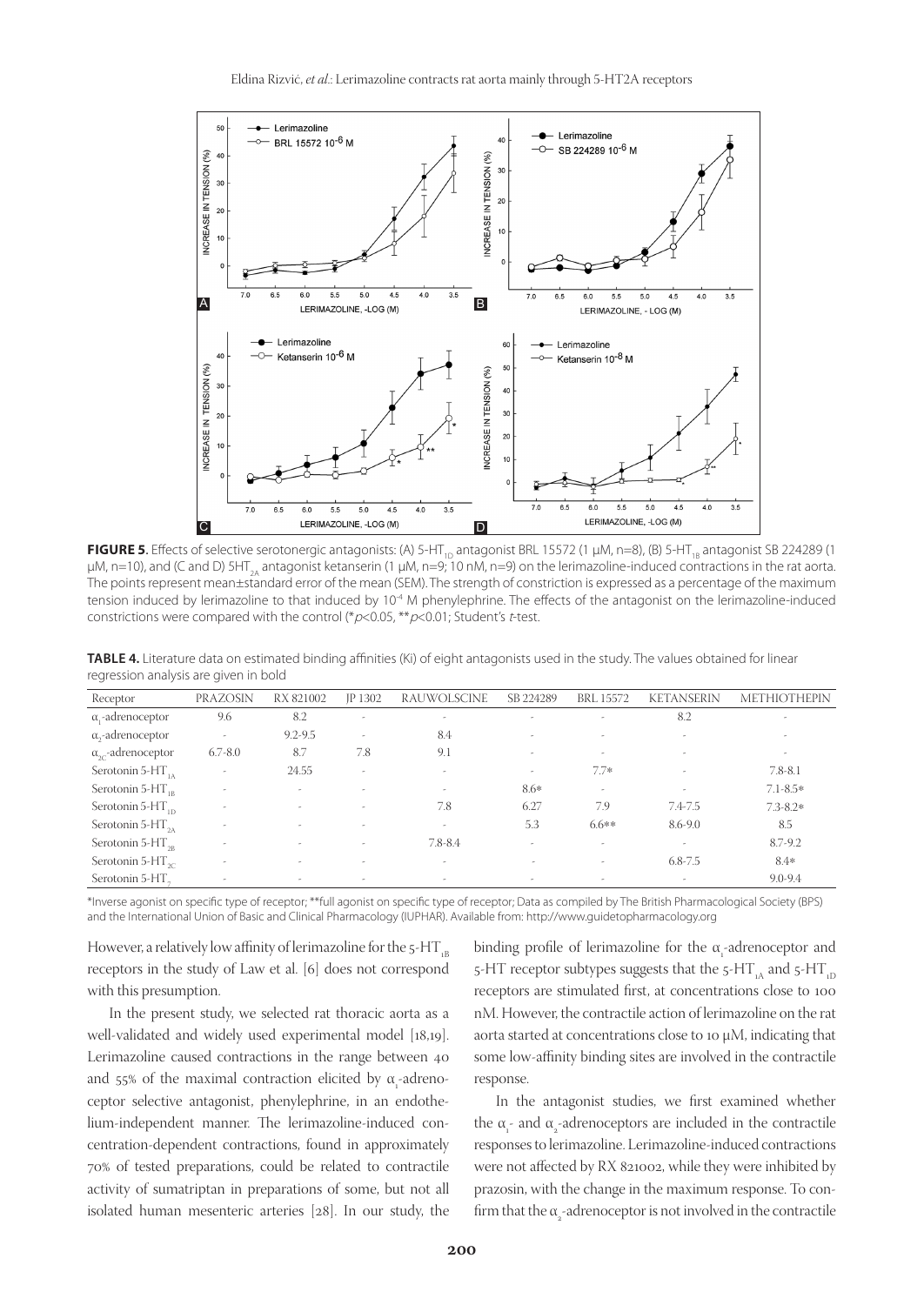response, the concentration-response curve of lerimazoline was also analyzed in the presence of rauwolscine, a non-selective  $\alpha_{\text{\tiny{2}}}$ -adrenoceptor antagonist, and JP 1302, an  $\alpha_{\text{\tiny{2C}}}$ -adrenoceptor antagonist. Only rauwolscine produced displacement of the curve to the right, but without significantly changing the maximum contractile response to lerimazoline. Nevertheless, rauwolscine is also  $α_1$ -adrenoceptor antagonist in rats, as demonstrated in radioligand binding studies using rat cerebral cortex, with a low selectivity value for the  $\alpha_{2}$ -adrenoceptor (5.5) [29]. Thus, our results with rauwolscine might be due to lerimazoline action at the  $\alpha_{\text{r}}$  rather than at  $\alpha_{\text{r}}$  adrenoceptor. Concordantly, intrahypothalamic injection of lerimazoline in rats, in doses up to 100 nmol, did not induce bradycardia, while clonidine, a selective  $\alpha_{_2}$ -adrenoceptor agonist, induced bradycardia at a dose of 7 nmol [17]. However, the selective  $\alpha_{\text{r}}$ -adrenoceptor agonists phenylephrine and tramazoline also induced the bradycardic effects, though at higher doses (40 nmol for both); in addition, oxymetazoline, a putative non-selective α-adrenoceptor agonist, did not cause any effect at doses up to 100 nmol [17]. The described results could hardly be consistent if lerimazoline or oxymetazoline affects only the α-adrenoceptors.

Due to the observed inhibitory effect of methiothepin, a widely used non-selective 5-HT receptor antagonist, on the contractile response to lerimazoline, we performed additional experiments to investigate the possible involvement of the 5-HT $_{\rm nA}$ 5-HT $_{\rm nB/1D'}$ 5-HT $_{\rm nA'}$ 5-HT $_{\rm 2B}$  or 5-HT $_{\rm 2C}$  receptors in the lerimazoline-induced contractions. The blood vessels were pretreated with BRL 15572 or SB 224289, selective antagonists at the 5-HT<sub>1D</sub> and 5-HT<sub>1B</sub> receptor, respectively. Neither BRL 15572 nor SB 224289 reduced contraction to lerimazoline; the former, but not the latter finding is in agreement with the discussion above on the activity of lerimazoline on the rabbit saphenous vein [6]. As there are no data on the expression of  $5$ -HT<sub>18</sub> receptors in the rat aorta, it is possible that this receptor substrate was simply absent in the present model.

While both concentrations of ketanserin significantly reduced the contractile action of lerimazoline, we observed a significant positive correlation between literature Ki and our pKb values for the 5-HT<sub>2A</sub> receptor, when the values for 10 nM ketanserin were included, but not with the values obtained for 1 µM ketanserin. Previously, it was demonstrated that, at a lower concentration (10 nM), ketanserin antagonized only those receptors to which it has the highest affinity (pKi for the rat  $5$ -HT<sub>2A</sub> was 8.6-9.0) [30], while at higher concentrations it additionally antagonized the  $\alpha_{\text{\tiny{l}}}$ -adrenoceptor (pKi 7.8-8.2) [31]. Given the similarities with our results for ketanserin, a predominance of the 5-HT<sub>2A</sub> over  $\alpha_i$ -adrenergic receptors may be assumed.

In conclusion, our results suggest that the mechanism of vasoconstrictor action of lerimazoline encompasses both,

the activation of 5-HT<sub>2A</sub>, and to a lesser degree  $α_1$ -adrenergic receptors. These results also suggest that lerimazoline is an "atypical" decongestant. Engaging multiple drug targets to achieve an optimal therapeutic outcome is a promising approach. Thus, the interactions of lerimazoline with phenylephrine as a standard decongestant should be further investigated, especially with respect to rebound congestion, which may be overcome by a polypharmacological approach to administration of decongestants with different mechanisms of action.

## ACKNOWLEDGMENTS

This work was supported in part by the Ministry of Education, Science and Technological Development, R. Serbia – Grant No. 175076 (MMS).

## DECLARATION OF INTERESTS

The authors declare no conflict of interests.

## REFERENCES

- [1] Johnson DA, Hricik JG. The pharmacology of α-adrenergic decongestants. Pharmacotherapy 1993;13(6 Pt 2):110S-5S.
- [2] Mortuaire G, de Gabory L, François M, Massé G, Bloch F, Brion N, et al. Rebound congestion and rhinitis medicamentosa: Nasal decongestants in clinical practice. Critical review of the literature by a medical panel. Eur Ann Otorhinolaryngol Head Neck Dis 2013;130(3):137-44.
	- https://doi.org/10.1016/j.anorl.2012.09.005.
- [3] Besnard J, Ruda GF, Setola V, Abecassis K, Rodriguiz RM, Huang XP, et al. Automated design of ligands to polypharmacological profiles. Nature 2012;492(7428):215-20. https://doi.org/10.1038/nature11691.
- [4] Peters JU. Polypharmacology foe or friend? J Med Chem 2013;56(22):8955-71.

https://doi.org/10.1021/jm400856t.

- [5] Christ GJ, Jean-Jacques M. Mutual-effect amplification of contractile responses elicited by simultaneous activation of alpha-1 adrenergic and 5-hydroxytryptamine2 receptors in isolated rat aorta. J Pharmacol Exp Ther 1991;256(2):553-61.
- [6] Law H, Dukat M, Teitler M, Lee DK, Mazzocco L, Kamboj R, et al. Benzylimidazolines as h5-HT1B/1D serotonin receptor ligands: A structure-affinity investigation. J Med Chem 1998;41(13):2243-51. https://doi.org/10.1021/jm970513p.
- [7] Schoeffter P, Hoyer D. Interaction of the alpha-adrenoceptor agonist oxymetazoline with serotonin 5-HT1A, 5-HT1B, 5-HT1C and 5-HT1D receptors. Eur J Pharmacol 1991;196(2):213-6. https://doi.org/10.1016/0014-2999(91)90432-P.
- [8] Huang XP, Setola V, Yadav PN, Allen JA, Rogan SC, Hanson BJ, et al. Parallel functional activity profiling reveals valvulopathogens are potent 5-hydroxytryptamine(2B) receptor agonists: Implications for drug safety assessment. Mol Pharmacol 2009;76(4):710-22. https://doi.org/10.1124/mol.109.058057.
- [9] Hutcheson JD, Setola V, Roth BL, Merryman WD. Serotonin receptors and heart valve disease - it was meant 2B. Pharmacol Ther 2011;132(2):146-57.

https://doi.org/10.1016/j.pharmthera.2011.03.008.

[10] Uddman R, Longmore J, Cardel LO, Edvinsson L. Expression of 5-HT1B receptors in human nasal mucosa. Acta Otolaryngol